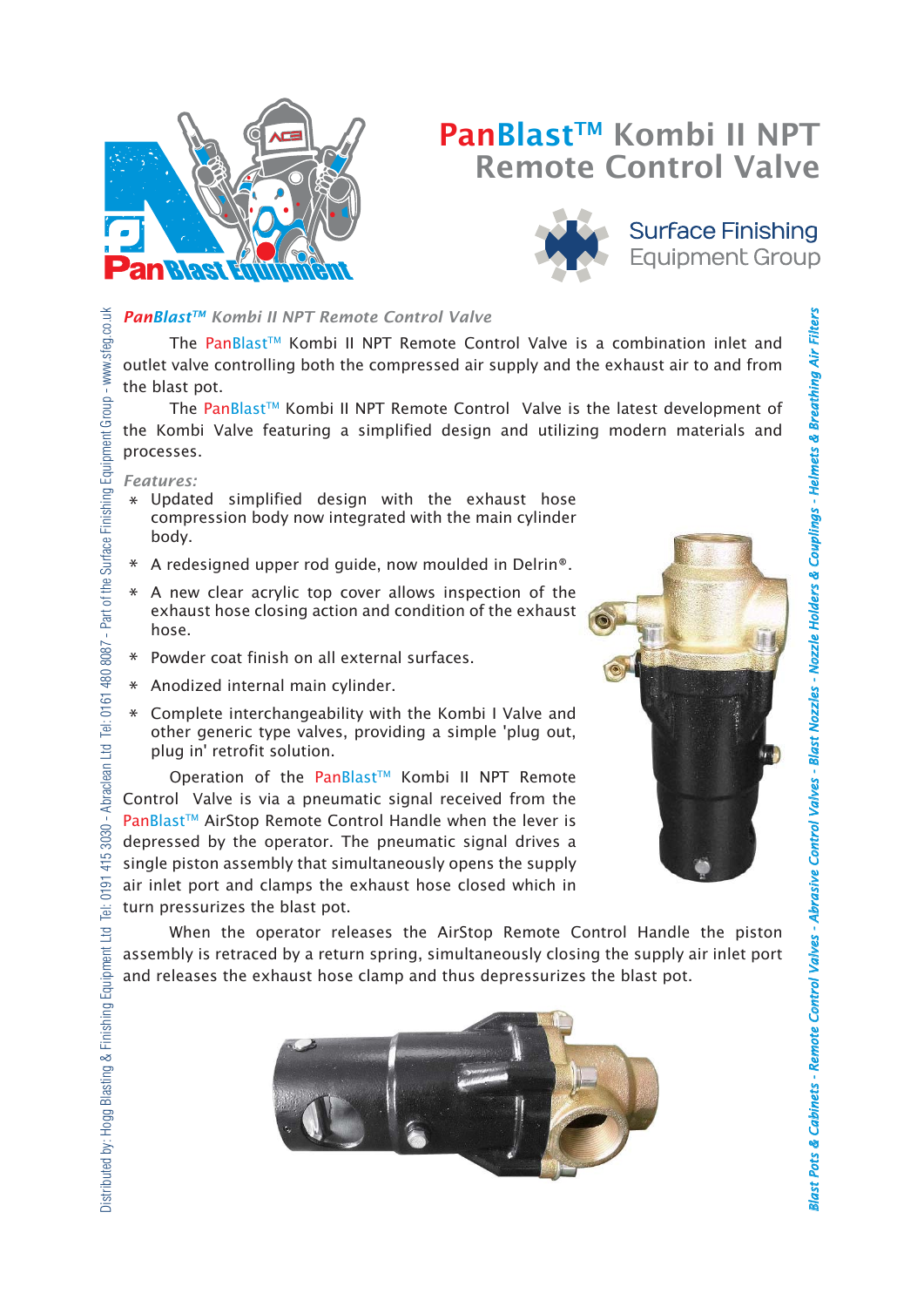| PanBlast™ Kombi II NPT Valve Assembly - |               |                                                           |                       |                                                                 |              |
|-----------------------------------------|---------------|-----------------------------------------------------------|-----------------------|-----------------------------------------------------------------|--------------|
| <b>Stock Code</b>                       |               | Description                                               |                       |                                                                 | Weight       |
| BAC-RC-0509-00                          |               | Kombi II NPT Control Valve C/W Fittings<br>3.9kg (8.6lbs) |                       |                                                                 |              |
|                                         |               |                                                           | <b>Parts List -</b>   | PanBlast™ Kombi II NPT Valve                                    |              |
|                                         | 989           | Item                                                      | <b>Stock Code</b>     | <b>Description</b>                                              | Qty          |
|                                         |               | $\mathbf{1}$                                              | YAC-RC-0511-00        | Base                                                            | $\mathbf{1}$ |
|                                         | ⋒             | 2                                                         | YAC-FN-PB-0256        | Lock Nut 1/4"                                                   | $\mathbf{1}$ |
|                                         | Ω             | 3                                                         | YAC-FN-PB-0233        | Curved Spring Washer ID 6.4mm                                   | $\mathbf{1}$ |
|                                         | ල<br>ල        | 4                                                         | YAC-FN-PB-0217        | Flat Washer ID 8mm x OD 26mm x 1.6mm Thk                        | 1            |
|                                         | D             | 5                                                         | YAC-BS-PB-0017        | O-Ring ID 6.3mm x Dia 3.53mm                                    | 2            |
|                                         | ⊙             | 6                                                         | YAC-RC-PB-0158        | Valve Plug                                                      | $\mathbf{1}$ |
|                                         | Ω<br>⊛        | 7                                                         | YAC-FN-0300-00        | Internal Circlip to suit Dia 22mm Bore                          | 1            |
|                                         | ல             | 8                                                         | YAC-RC-0156-01        | Lower Rod Guide Bush                                            | $\mathbf{1}$ |
|                                         | ∞             | 9                                                         | YAC-RC-PB-0155        | Lower Seal                                                      | $\mathbf{1}$ |
| (27)                                    |               | 10                                                        | YAC-RC-0154-04        | Lower Rod Guide                                                 | $\mathbf{1}$ |
| <sup>(26)</sup>                         | <u>(</u> iii) | 11                                                        | YAC-RC-PB-0153        | Piston                                                          | $\mathbf{1}$ |
|                                         |               | 12                                                        | YAC-RC-PB-0152        | Shaft                                                           | $\mathbf{1}$ |
|                                         |               | 13                                                        | YAC-RC-PB-0151        | Spring                                                          | $\mathbf{1}$ |
|                                         | ∞             | 14                                                        | YAC-RC-0515-00        | Upper Rod Guide                                                 | $\mathbf{1}$ |
|                                         |               | 15                                                        | YAC-RC-PB-0147        | Upper Seal                                                      | 1            |
| ②                                       |               | 16                                                        | YAC-RC-0146-02        | Pinch Ram                                                       | $\mathbf{1}$ |
|                                         | 舟             | 17                                                        | YAC-RC-0512-00        | Cylinder                                                        | $\mathbf{1}$ |
|                                         |               | 18                                                        | BAC-AF-PB-0168        | Exhaust Filter 1/8" NPT                                         | $\mathbf{1}$ |
|                                         | (14)          | 19                                                        | YAC-FN-0349-00        | External Circlip Dia 12mm                                       | 2            |
|                                         |               | 20                                                        | YAC-RC-0514-00        | Pin                                                             | $\mathbf{1}$ |
|                                         | 痫             | 21                                                        | YAC-RC-0513-00        | Cover                                                           | $\mathbf{1}$ |
|                                         |               | 22                                                        | YAC-FN-0347-00        | Plain Cup/P Screw Socket Set M4 x 15mm                          | 4            |
|                                         |               | 23                                                        | YAC-PF-PB-0234        | Elbow c/w Nut F & M 1/8" NPT                                    | 1            |
|                                         | (17)          | 24                                                        | YAC-BS-PB-0018        | O-Ring ID 19mm x Dia 1.78mm                                     | $\mathbf{1}$ |
|                                         |               | 25                                                        | YAC-FN-PB-0216        | External Circlip Dia 20.5mm                                     | $\mathbf{1}$ |
|                                         | ⚾<br>œ        | 26                                                        | YAC-RC-PB-0162        | <b>Piston Seal</b>                                              | 1            |
| $\circ$                                 |               | 27                                                        | YAC-BS-PB-0016        | O-Ring ID 73mm x Dia 5.33mm                                     | $\mathbf{1}$ |
|                                         | (19)          | 28                                                        | YAC-PF-PB-0235        | Elbow c/w Nut F & M 1/4" NPT                                    | 1            |
| (21)                                    | Ø             | 29                                                        | YAC-FN-0358-00        | Screw Machine Socket C/Head M10 x 40mm                          | 4            |
|                                         |               | 30                                                        | YAC-FN-PB-0017        | Flat Washer 10mm                                                | 4            |
|                                         |               | 31                                                        | YAC-FN-PB-0016        | Spring Washer 10mm                                              | 4            |
|                                         |               |                                                           | <b>Service Kits -</b> | <b>PanBlast™ Kombi II NPT Valve</b>                             |              |
|                                         |               |                                                           | <b>Stock Code</b>     | <b>Description</b>                                              |              |
|                                         |               |                                                           | BAC-RC-0365-00        | Plug Kit - Includes items 2, 3, 4, 5 & 6                        |              |
|                                         |               |                                                           | BAC-RC-PB-0265        |                                                                 |              |
|                                         |               |                                                           |                       | Seal Kit - Includes items 2, 3, 4, 5, 6, 9, 15, 24, 25, 26 & 27 |              |

## Service Kits -

|                   | <b>Service Kits -</b>         |                                               | PanBlast™ Kombi II NPT Valve                                             | Cabinets               |  |  |
|-------------------|-------------------------------|-----------------------------------------------|--------------------------------------------------------------------------|------------------------|--|--|
| <b>Stock Code</b> |                               | <b>Description</b>                            |                                                                          |                        |  |  |
|                   | BAC-RC-0365-00                | Plug Kit - Includes items 2, 3, 4, 5 & 6      |                                                                          |                        |  |  |
|                   | BAC-RC-PB-0265                |                                               | Seal Kit - Includes items 2, 3, 4, 5, 6, 9, 15, 24, 25, 26 & 27          |                        |  |  |
| ing               | Top Quality Eq.               | ASSESSMENT POLICE AND DESCRIPTION OF STRAIGHT | <b>Hogg Blasting &amp; Finishing Equipment Ltd</b><br>Tel: 0191 415 3030 | <b>Distributed by:</b> |  |  |
| OUD               |                               |                                               | <b>Abraclean Ltd</b><br>Tel: 0161 480 8087                               |                        |  |  |
|                   | PanBlast™<br>www.panblast.com |                                               | <b>Part of the Surface Finishing Equipment Group</b><br>www.sfeg.co.uk   |                        |  |  |



Surface Finishing<br>Equipment Group



**PanBlast™ www.panblast.com**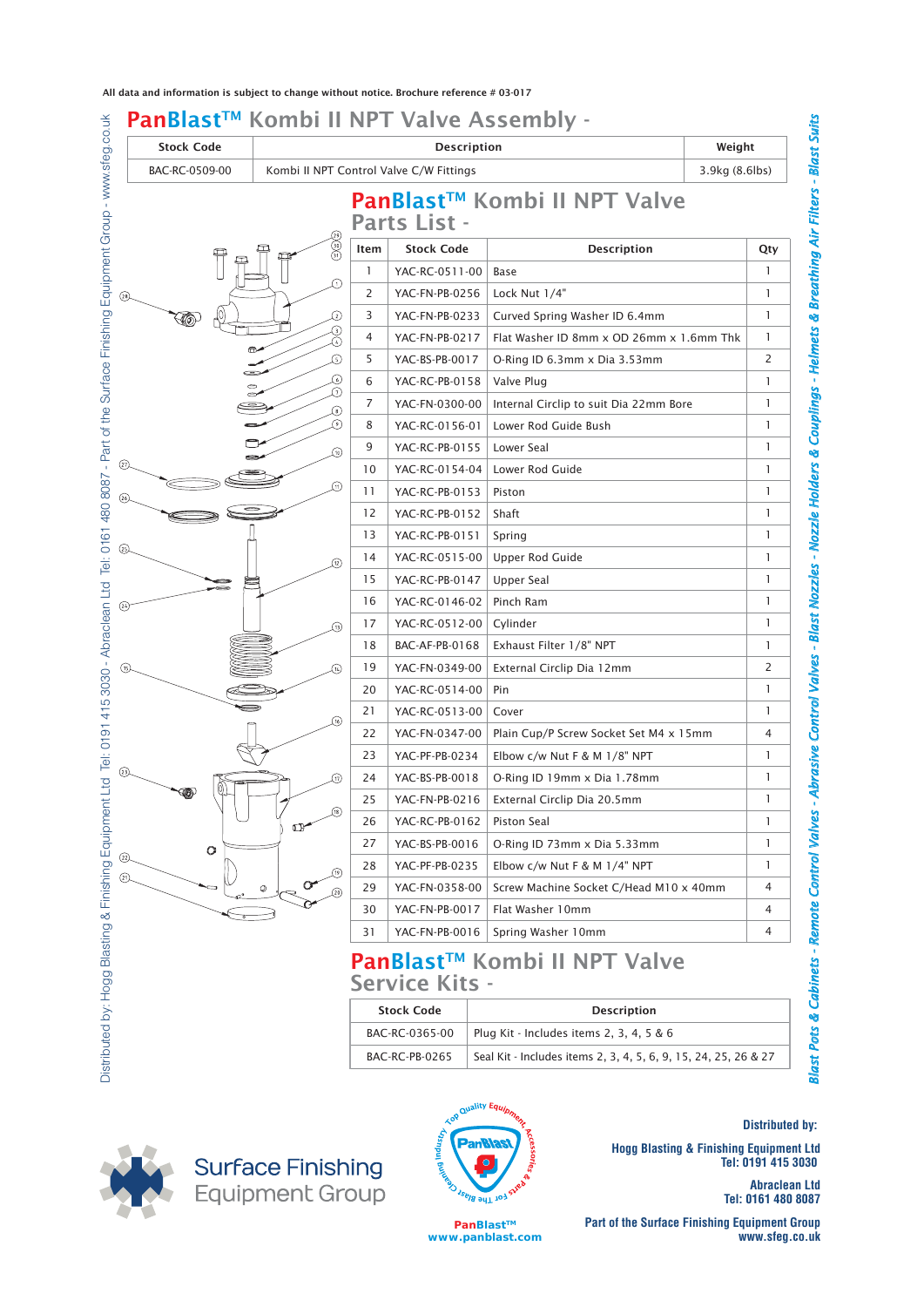

Distributed by: Hogg Blasting & Finishing Equipment Ltd Tel: 0191 415 3030 - Abraclean Ltd Tel: 0161 480 8087 - Part of the Surface Finishing Equipment Group - www.sfeg.co.uk

Distributed by: Hogg Blasting & Finishing Equipment Ltd Tel: 0191 415 3030 - Abraclean Ltd Tel: 0161 480 8087 - Part of the Surface Finishing Equipment Group - www.sfeg.co.uk

# PanBlast™ Kombi NPT Remote Control Valve



# **Surface Finishing Equipment Group**

### *PanBlast™ Kombi NPT Remote Control Valve*

The PanBlast<sup>™</sup> Kombi NPT Remote Control Valve is a one piece combination inlet and outlet valve utilized to control compressed air supply into and out of the blast pot.

A single piston assembly is utilized to both open and close the valve's inlet and outlet sections simultaneously. The valve is operated by a pilot air signal received when the operator activates the PanBlast™ AirStop Remote Control Handle.

In its un-activated state, a return spring is used to compress a diaphragm against the valves inlet port, preventing compressed air from entering the blast pot or blast hose.

Upon receiving the signal from the control handle, the piston assembly retracts, opening the inlet port and simultaneously clamps closed the blow down exhaust hose, permitting the pot to pressurize.

When the control handle is released, the valve returns to its un-activated state, and the pot de-pressurizes.

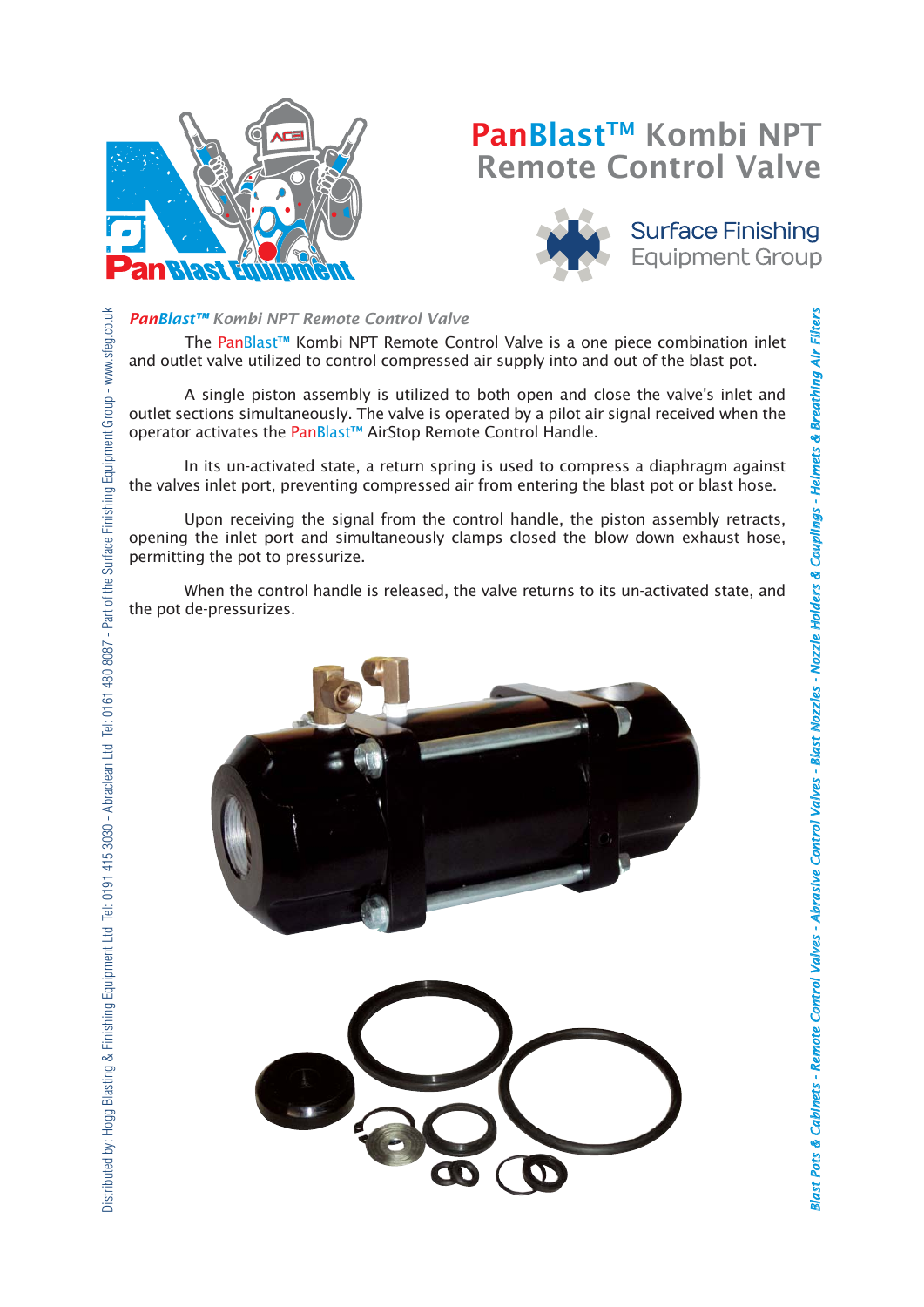All data and information is subject to change without notice. Brochure reference # 03-001 - Rev 02







**Distributed by:** 

**Hogg Blasting & Finishing Equipment Ltd Tel: 0191 415 3030** 

> **Abraclean Ltd Tel: 0161 480 8087**

**PanBlast™ www.panblast.com**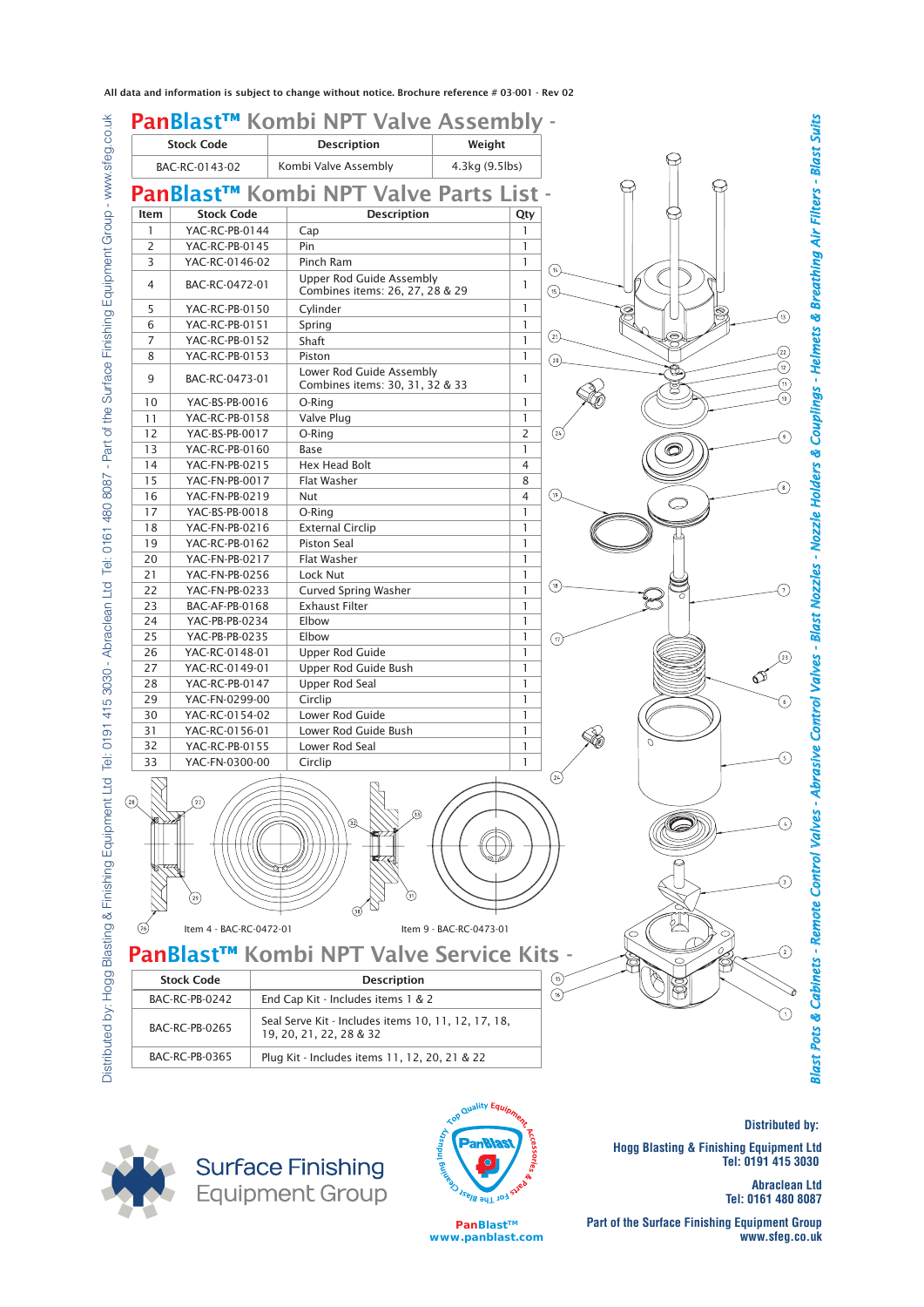

# PanBlast<sup>™</sup> Helix 150 BSP Remote Control Valve



**Surface Finishing Equipment Group** 

**Blast Pots & Cabinets -**

*binets Remote Control Valves - Abrasive Control Valves - Blast Nozzles - Nozzle Holders & Couplings - Helmets & Breathing Air Filters A*

Blast Pots & Cabinets - Remote Control Valves - Abrasive Control Valves - Blast Nozzles - Nozzle Holders & Couplings - He

*brasive* 

ing Air

ts & Breath

### *PanBlastTM Helix 150 BSP Remote Control Valve*

 The PanBlast™ Helix 150 BSP Remote Control Valve is made by combining the PanBlast™ Helix 100 BSP Inlet Control Valve and Helix 50 BSP Exhaust Control Valve.

 The PanBlast™ Helix 100 BSP Inlet Control Valve and Helix 50 BSP Exhaust Control Valve can be used as separate valves, but when attached together form a compact, combined inlet and outlet valve, which still retains all the operating features and benefits of the separate valves.

 Powder coated outer surfaces along with anodized internal parts, provide for a very high resistance to corrosion and all Helix 150 BSP parts are fully interchangeable with the OEM RMS style valve.

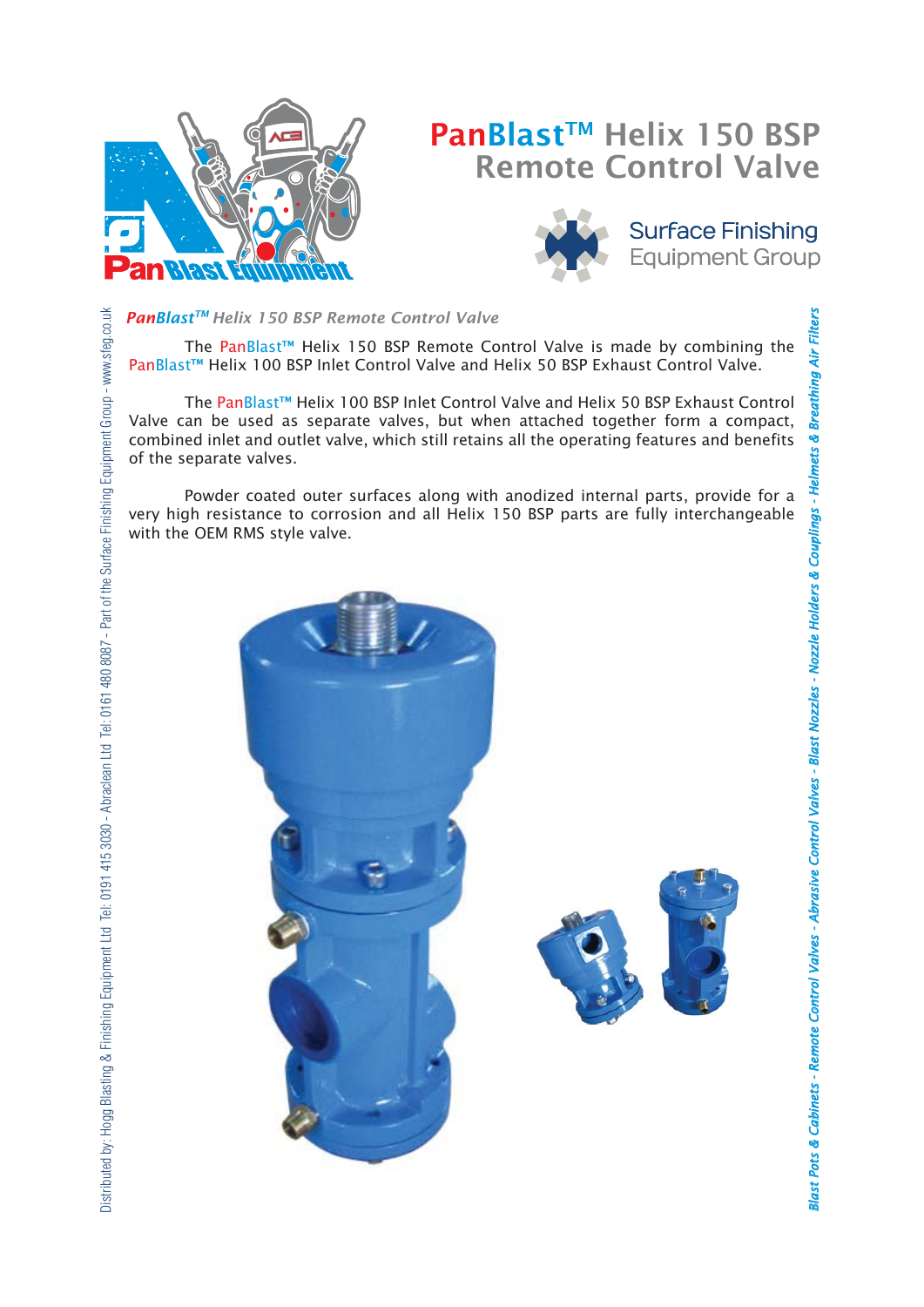







**Distributed by:** 

**Hogg Blasting & Finishing Equipment Ltd Tel: 0191 415 3030** 

> **Abraclean Ltd Tel: 0161 480 8087**

**PanBlast™ www.panblast.com**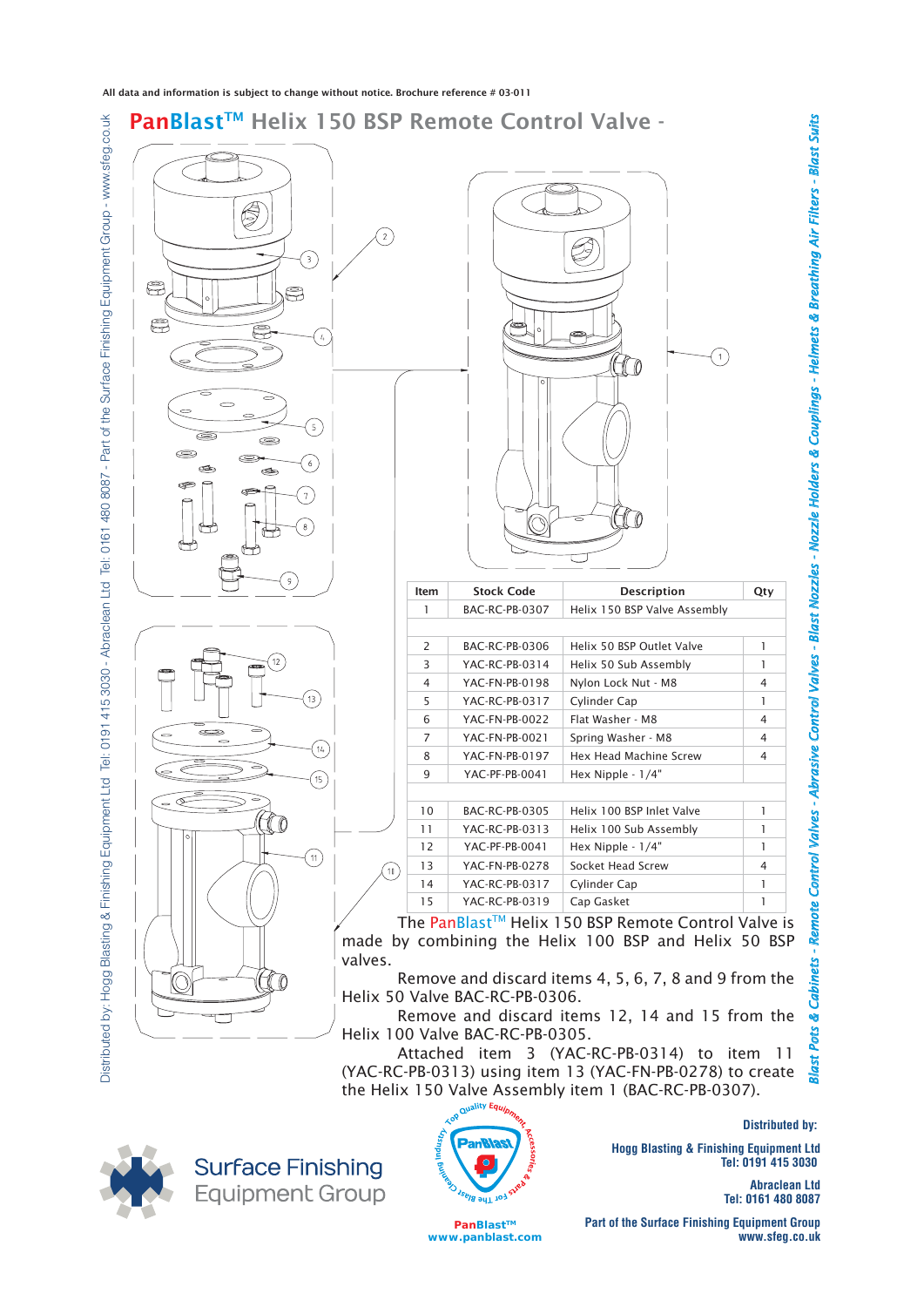

# PanBlast™ Sola 5 BSP Remote Control Valve



# **Surface Finishing Equipment Group**

# Distributed by: Hoog Blasting & Finishing Equipment Ltd Tel: 0191 415 3030 - Abraclean Ltd Tel: 0161 480 8087 - Part of the Surface Finishing Equipment Group - www.sfeg.co.uk *PanBlastTM Sola 5 BSP Remote Control Valve* Distributed by: Hogg Blasting & Finishing Equipment Ltd Tel: 0191 415 3030 - Abraclean Ltd Tel: 0161 480 8087 - Part of the Surface Finishing Equipment Group - www.sfeg.co.uk

The PanBlast<sup>™</sup> Sola 5 BSP Remote Control Valve system features a piston type inlet valve, combined with a diaphragm type exhaust valve. The pison type inlet valve ensures fast and positive actuation, while the diaphragm exhaust valve provides for simple operation and ease of maintenance.

Featuring 13mm (1/2") connections, the PanBlast<sup>TM</sup> Sola 5 BSP Remote Control Valve is ideally suited to smaller capacity blast pots, where smaller size nozzles are typically used.

The PanBlast™ Sola 5 BSP Remote Control Valve construction features extensive use of aluminium with brass fittings, as well as anodizing of the valves internal surfaces which provides excellent resistance to corrosion.

 A full range of service kits and parts are available and these parts are all fully compatible with the OEM products. The PanBlast<sup>TM</sup> Sola 5 BSP Remote Control Valve is also available in both BSP and NPT configurations, making suitable for all global markets.



**Blast Pots & Cabinets -**

*binets Remote Control Valves - Abrasive Control Valves - Blast Nozzles - Nozzle Holders & Couplings - Helmets & Breathing Air Filters A*

Blast Pots & Cabinets - Remote Control Valves - Abrasive Control Valves - Blast Nozzles - Nozzle Holders &

*brasive* 

Air.

ets & Br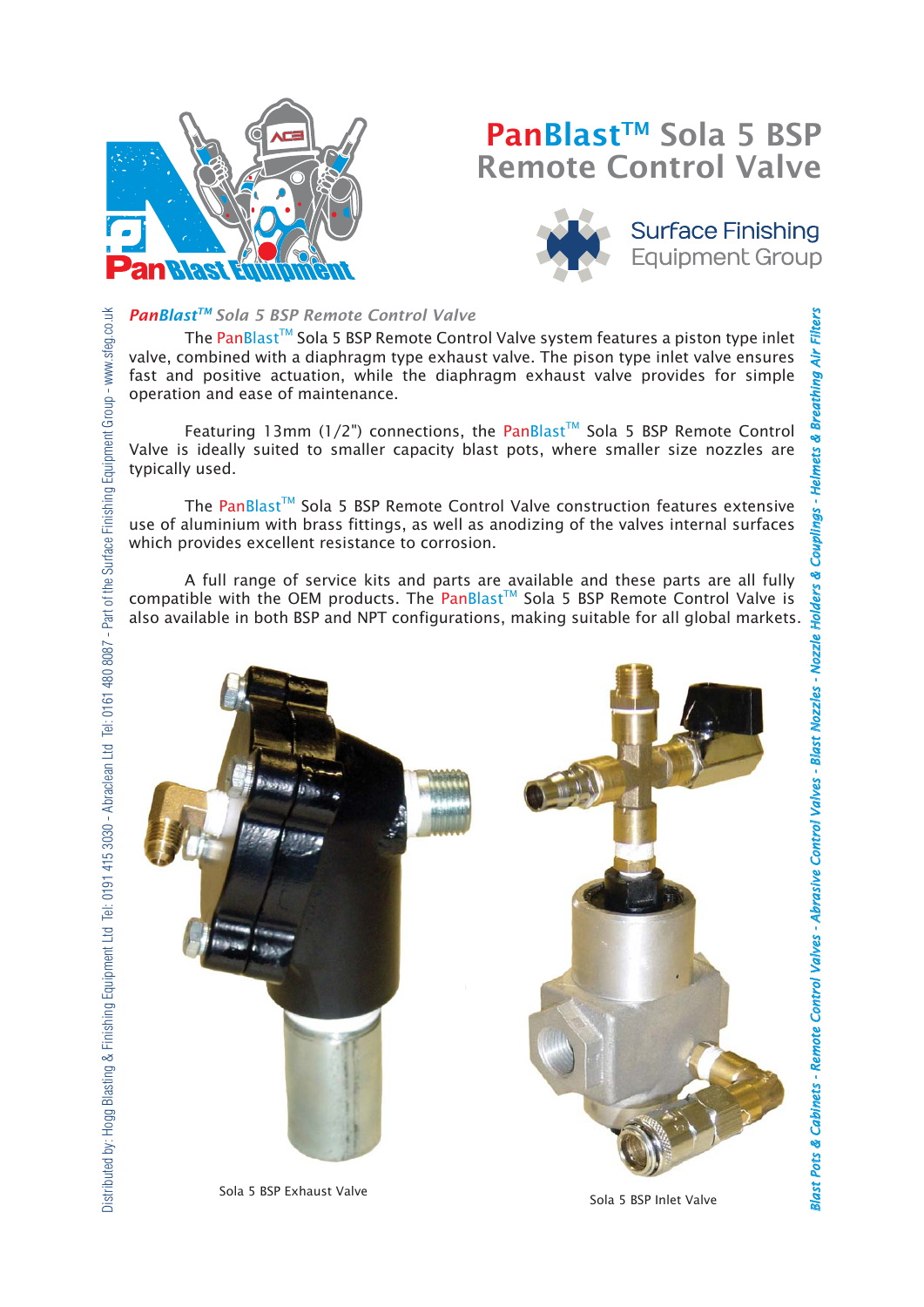All data and information is subject to change without notice. Brochure reference # 03-004



**Equipment Group** 

**PanBlast™ www.panblast.com**

**Tel: 0161 480 8087 Part of the Surface Finishing Equipment Group**

*binets - Remote Control Valves - Abrasive Control Valves - Blast Nozzles - Nozzle Holders & Couplings - Helmets & Breathing Air Filters - Blast Suits*

*A*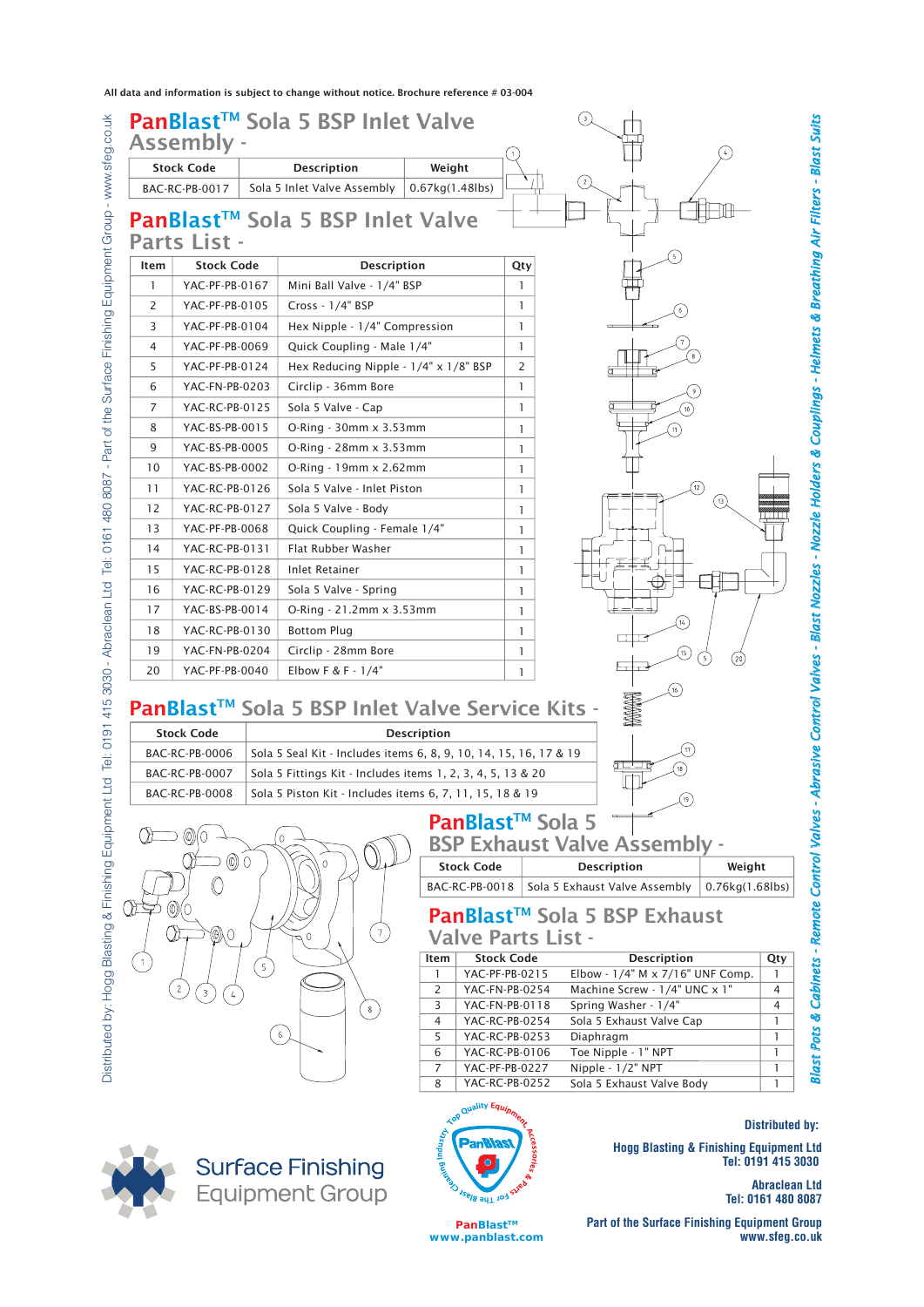

# PanBlast™ UniFlo BSP Remote Control Valve



# **Surface Finishing Equipment Group**

### *PanBlast™ UniFlo BSP Remote Control Valve*

The PanBlast™ UniFlo BSP Remote Control Valve is an air operated inlet/outlet valve utilized to control the supply of compressed air into the blast pot. In its un-activated or closed position, the valve shuts off the compressed air supply to the blast pot and simultaneously opens the pot outlet port to release any compressed air contained in the blast pot.

> Operation of the PanBlast™ UniFlo BSP Remote Control Valve is via a pilot air signal from the operator depressing the PanBlast™ AirFlo Remote Control Handle.

> > **Blast Pots & Cabinets -**

**Blast Pots & Cabinets - Remote Control Valves** 

*binets Remote Control Valves - Abrasive Control Valves - Blast Nozzles - Nozzle Holders & Couplings - Helmets & Breathing Air Filters A*

*brasive* 

- Abrasive Control Valves - Blast Nozzles - Nozzle Holders & Couplings - Helmets & Breathing Air

Upon receiving a pilot air signal from the depressed AirFlo Remote Control Handle, the PanBlast™ UniFlo BSP Remote Control Valve will instantaneously open, thus permitting the pot to pressurize and supply compressed air to the blast hose. Simultaneously, the Remote Control UniFlo Valve closes the pot outlet port, thus sealing the blast pot.

The PanBlast™ UniFlo BSP Remote Control Valve is a normally closed style valve, utilizing a spring to seal during its un-activated closed state. Being a one piece design, the UniFlo BSP Remote Control Valve is easy to install onto existing equipment and is easily accessible for maintenance without requiring removal from the blast pot.